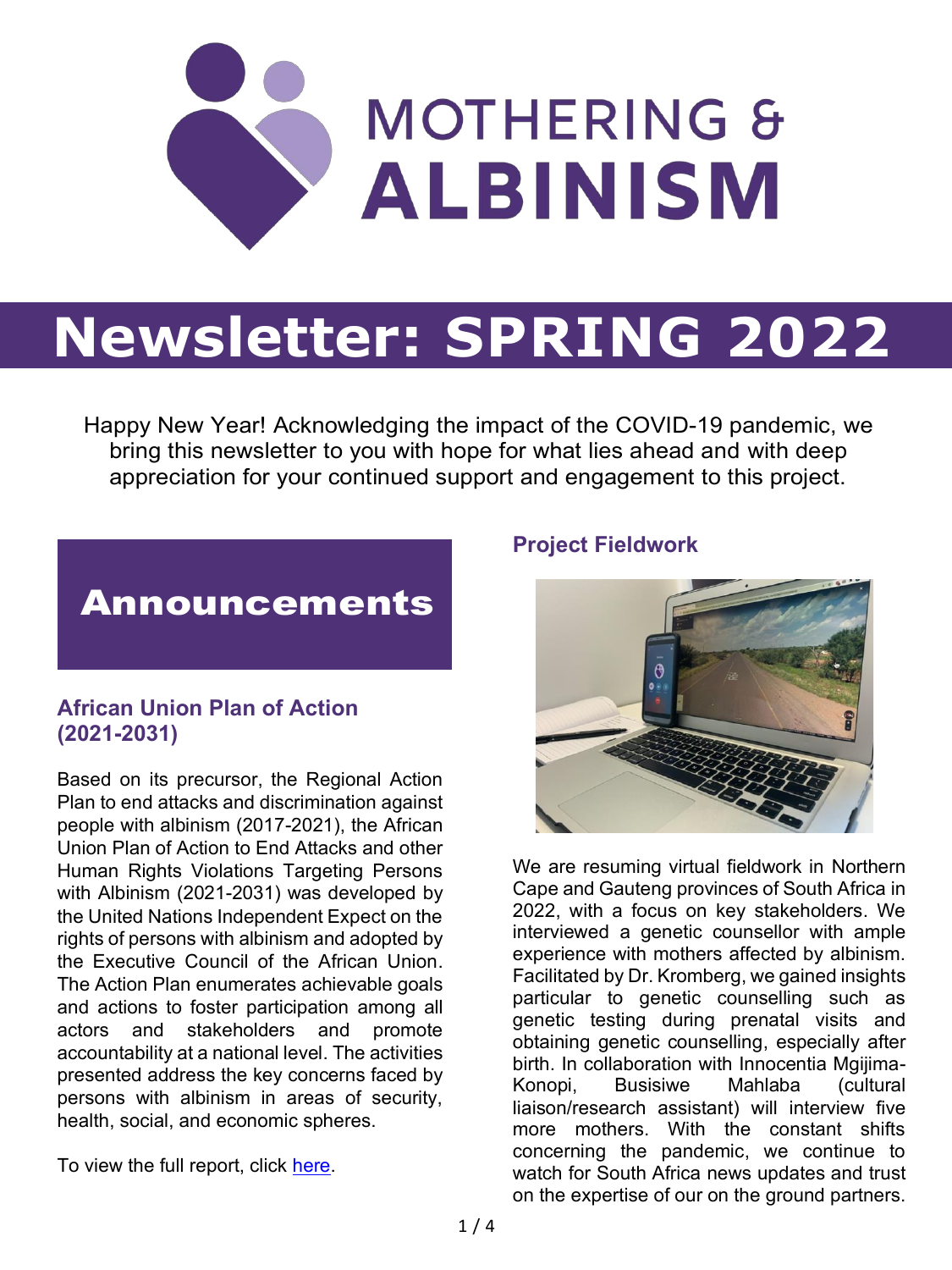#### **Knowledge Translation in Tanzania: Faith Leaders' Summit**

In partnership with Perpetua Senkoro (Knowledge Translation Facilitator, TZ), Kondo Seif (Knowledge Translation Facilitator, TZ), and Reverend Cannon Thomas Godda (Executive Director, Interreligious Council for Peace Tanzania), we completed four consecutive virtual interreligious Faith Leaders' Summits in Tanzania from November 27, 2021 - January 22, 2022. The seminars were held in Swahili, and the Canadian team were able to access translation in the background using the Zoom interpretation feature with Tanzanian partners Diana Leonard and Annabahati Gwacha. Marco Methuselah (St. Paul's Theological Seminary, Mwanza) and Sheikh Kabeke (Mwanza) presented on faith teachings related to human rights and albinism. Other Muslim and Christian faith leaders from diverse backgrounds participated to discuss practices that best protect and promote the rights of mothers impacted by albinism in Tanzania. Mothers from *Upendo wa Mamas*, a support group in Tanzania for mothers affected by albinism, were present during the four seminars. Their engagement was important as they were able to voice their concerns and participate in developing strategies with the faith leaders. Proceeding from the Summit, the faith leaders created a final statement and strategized an action plan. The statement was presented to the Director of Disabilities on February 6, 2022 in Dodoma. A media release is forthcoming to profile the recommendations of the Faith Leaders.

#### **Knowledge Translation in Tanzania: Film Project**

To present the perspectives of mothers during the Faith Leaders' Summit, we created a short film featuring two mothers impacted by albinism from the *Upendo wa Mamas* group in Tanzania. We worked with a Tanzanian filmmaker, Ezekiel Mkusa, who filmed and composed the video. Perpetua Senkoro was

featured in the film, assisted in organizing this project, and provided the English subtitles. The aim for the film is to use storytelling as a way to communicate with the public, while centering the voices of mothers. We shared the process of creating the video in our blog [here.](https://motheringandalbinism.com/2022/01/21/a-storytelling-film-project-to-centre-the-voices-of-tanzanian-mothers-impacted-by-albinism/) You are welcome to use the film for educational purposes and would welcome suggestions on how to use the film to further highlight mothers impacted by albinism.

The video is available on [YouTube.](https://www.youtube.com/watch?v=6TBnBgsm6Bs)

### **Witchcraft Resolution Commentary**

In July 12, 2021, the United Nations Human Rights Council adopted the resolution: The Elimination of Harmful Practices related to Accusations of Witchcraft and Ritual Attacks. This resolution acknowledges concerns to harmful practices of witchcraft and ritual attacks that have led to various forms of violence against people in vulnerable situations including women, children, and persons with disabilities with specific mention of persons with albinism. It was proposed in 2017 at a United Nations Experts Workshop on Witchcraft and Human Rights organized by Ikponwosa Ero (former Independent Expert on the enjoyment of human rights by persons with albinism), Dr. Charlotte Baker (Lancaster University), Gary Foxcroft (Director of WHRIN), and Kirsty Brimelow (international human rights barrister). The Lancaster University published a short article, which you can read [here.](https://www.lancaster.ac.uk/news/lancaster-university-secures-historic-united-nations-resolution-to-stamp-out-witchcraft-atrocities-1)

In response to this resolution, we have written a commentary (publication pending) describing how the resolution relates to our project. From our data, mothers impacted by albinism bear the disproportionate burden of human rights violations because they have albinism themselves or have given birth to children with albinism. They are stigmatized, threatened, and/or attacked and they have constant worry of their safety and of their children's due to harmful practices. With the resolution recognizing the rights to freedom of thought, conscience and religion while acknowledging the enjoyment of all human rights and